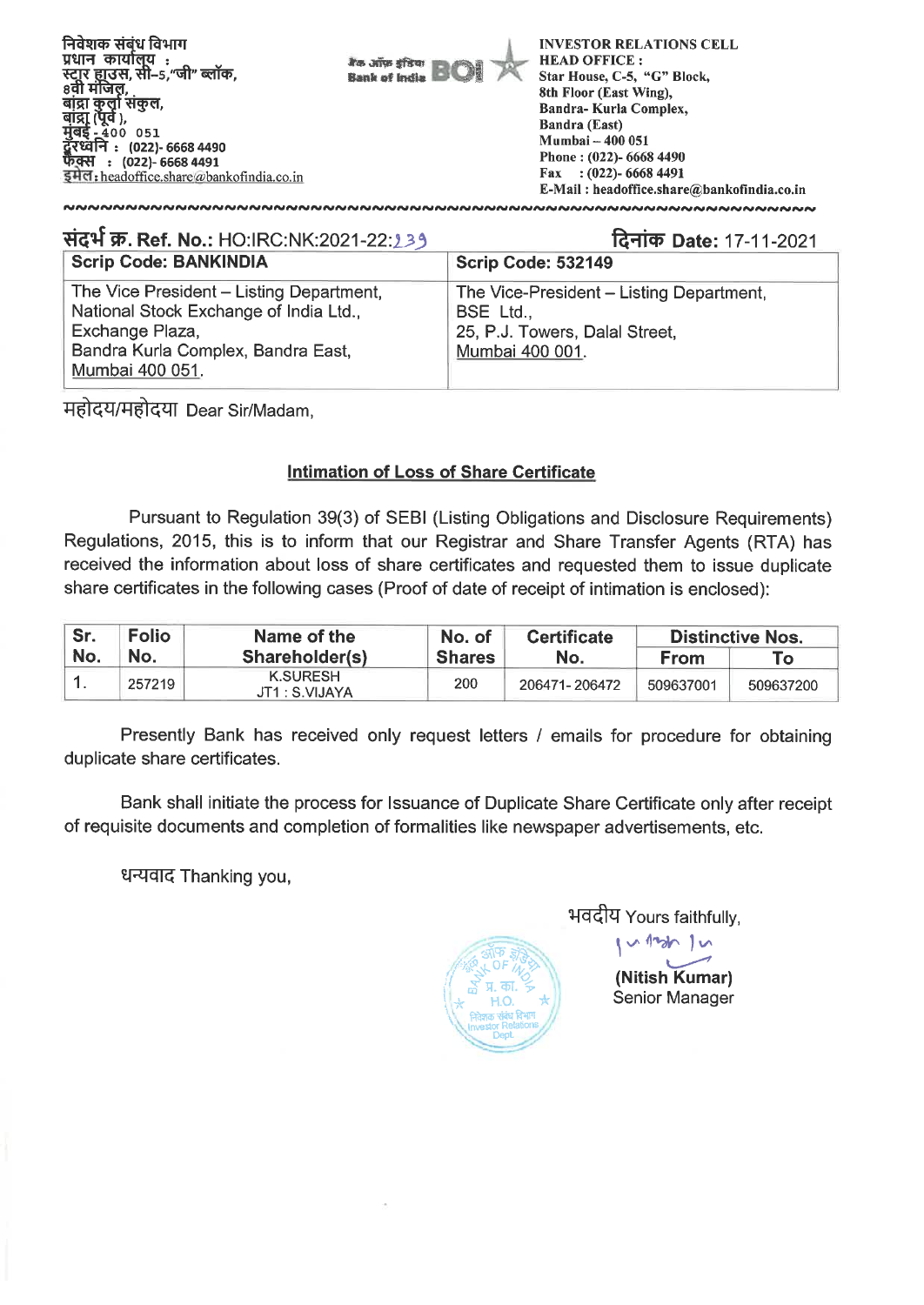## **Investor Relations Department**

| From:               | bssduplicate@bigshareonline.com                                                |
|---------------------|--------------------------------------------------------------------------------|
| Sent:               | Tuesday, November 16, 2021 2:41 PM                                             |
| To:                 | Rajesh Venkataraj Upadhya; Investor Relations Department                       |
| Cc:                 | ganesh@bigshareonline.com; jibu@bigshareonline.com;                            |
|                     | bhagwan@bigshareonline.com; Bssduplicate@Bigshareonline.Com                    |
| Subject:            | Duplicate Share Intimations Received On: 20211116 BANK OF INDIA - EQUITY Folio |
|                     | no: 257219                                                                     |
| <b>Attachments:</b> | 551174.pdf                                                                     |

| CAUTION: This email originated from a source outside Bank of India. Do not click |  |  |  |  |  |  |  |  |
|----------------------------------------------------------------------------------|--|--|--|--|--|--|--|--|
| on links or open attachments unless you recognize the sender and you know the    |  |  |  |  |  |  |  |  |
| content is safe                                                                  |  |  |  |  |  |  |  |  |

Dear Sir/Ma'am,

Please be informed that in terms of the provisions of the SEBI (LODR) Regulations, 2015, the Company is required to submit information regarding loss of share certificates and issue of duplicate certificates, to the stock exchange within two days of its getting information. Further, the said intimation has to be filed only through the mode of NEAPS filing for NSE and on listing.bseindia.com for BSE and not via hard copy submission.

Accordingly, we are sharing herewith the receipt of the following request for loss of share certificate of the Company by shareholders, to enable you to comply with the said regulatory requirement within the timelines prescribed.

| Client Name                   | Cert. No | Dist. No From   Dist. NO. To   Folio No. |           |        | Quantity | Name                 | JH 1 | JH2 |
|-------------------------------|----------|------------------------------------------|-----------|--------|----------|----------------------|------|-----|
| <b>BANK OF INDIA - EQUITY</b> | 206471   | 509637001                                | 509637100 | 257219 | 100      | ' K.SURESH ∣S.VIJAYA |      |     |
| BANK OF INDIA - EQUITY        | 206472   | 509637101                                | 509637200 | 257219 | 100      | K.SURESH   S.VIJAYA  |      |     |

Should you have any queries in respect of the aforesaid instruction kindly revert back.

Regards,

Bigshare Services Pvt. Ltd.